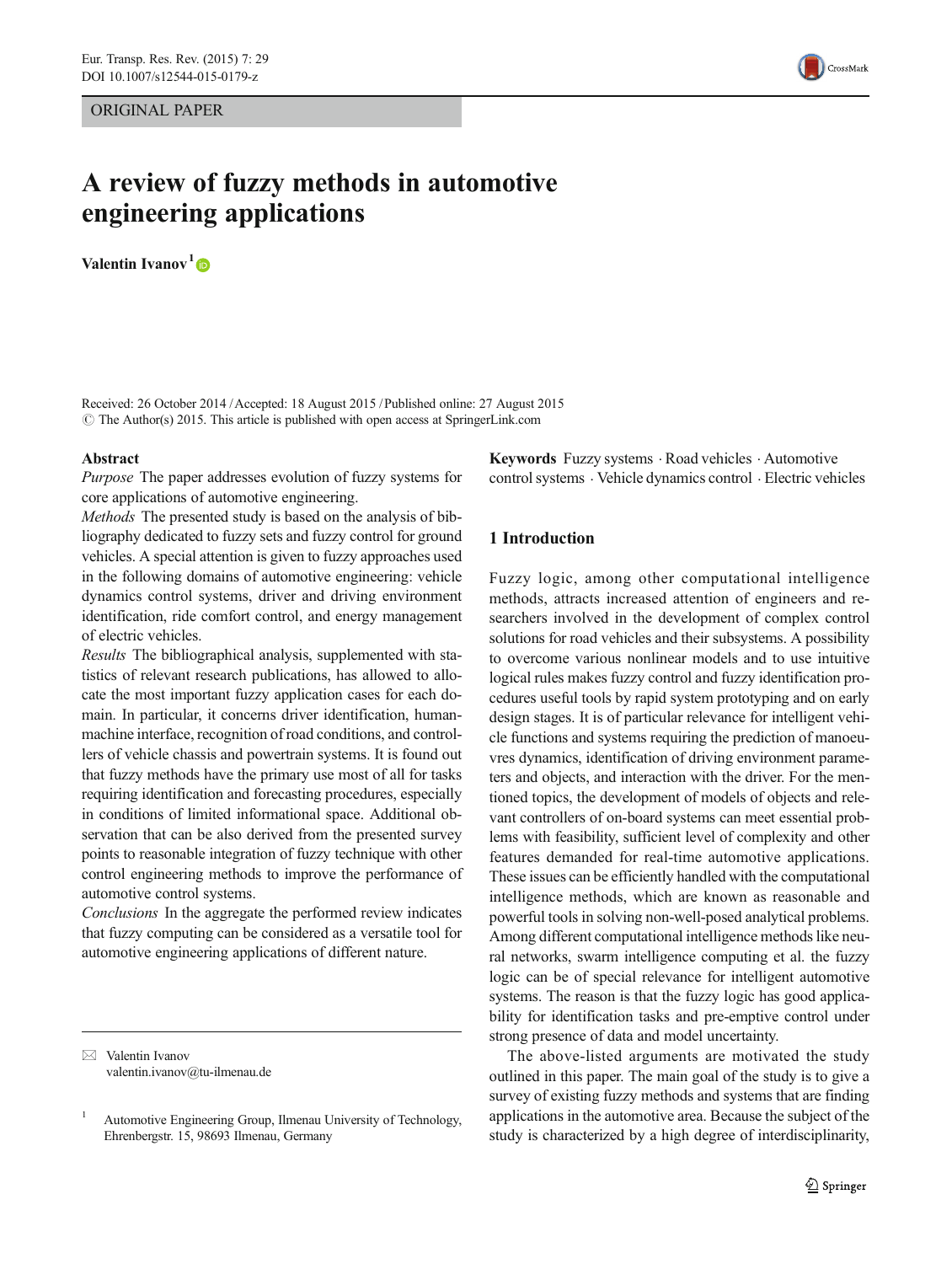the discussed review can be of particular interest for researchers working on topics of Ground Vehicle Engineering, Control Engineering, and Computational Intelligence. Specific objectives of the presented work can be formulated as follows:

- Define research topics that are most relevant to automotive fuzzy systems and tools;
- Identify the main application cases for each defined topic;
- Estimate development trends for each defined topic;
- Analyse particular matters of automotive fuzzy systems from viewpoint of (i) industrial applications and (ii) integration with other control techniques.

The results of the performed survey are given in next sections in accordance with the listed objectives. The article includes also extensive bibliography aimed at the representation of various research schools around the world in context of the discussed topics.

#### 2 Review background

The history of fuzzy systems in vehicle-related areas begins with several research works of founders of fuzzy logic dedicated to practical applications of fuzzy sets. An example is the intersection controller that reduced junction-related delay of vehicle driving proposed by Pappis and Mamdani in [\[1](#page-6-0)]. Later Sugeno and Murakami in [\[2](#page-6-0)] and Sugeno and Nishida in [\[3\]](#page-6-0) have introduced the fuzzy realization of driver's logic for the cases of an automated car parking system and handling the desired vehicle trajectory. Then, from early 1990s, more and more automotive systems with fuzzy logic are subjected both to academic and industrial areas. This resulted in a considerable amount of publications and patents.

An analysis of the published studies and works allows to allocate a number of domains, where fuzzy logic has found the most acceptance. These domains can be conditionally called as "Driver", "Vehicle Dynamics", "Ride comfort", "Electric vehicles", and "Driving environment". Results of analysis of publications relevant to the fuzzy modeling and control of automotive systems in the listed engineering areas are further introduced in the paper.

The presented review uses the methodology proposed and partially implemented in [\[4](#page-6-0)]. The analysis uses only Englishlanguage scientific publications found in Scopus abstract and citation database of peer-reviewed literature [\(http://www.](http://www.elsevier.com/online-tools/scopus) [elsevier.com/online-tools/scopus](http://www.elsevier.com/online-tools/scopus)). The following limitations of the analysis are accepted within the framework of this paper: The works are analyzed in relation to the ground and road vehicles only. Mobile robots and machines with nonholonomic constraints are excluded from the analysis due to their less relevance to automotive applications.

The overview is accompanied by statistics of peerreviewed journal articles from two recent decades (dated 1994–2013) in each domain. (Conference papers are excluded from statistical analysis to avoid the consideration of duplicated content. The elimination has been also done for those papers, which content was already published in another journal. This is because it was observed that in particular cases the same content is repeated with minor variations in several conference papers published by the same authors.)

Additional section of the paper will analyse the publications of SAE International ([http://www.sae.org\)](http://www.sae.org/) as one of the most recognized informational source worldwide for automotive engineering and presenting mainly the studies, which are providing experimental verification and close to industrial application.

## 3 Fuzzy methods for driver modelling and driver assistance systems

The domain "Driver", proposed for the classification, implicates topics related to the driver models, driver behavior, and driver assistance systems. These topics are of special relevance for fuzzy applications because almost emotional and psychological facets of human behavior carry more semantic as numerical uncertainty. It complicates the formulation of the driver in simulation and control tasks through non-soft computing methods. The first applications of fuzzy sets to the modeling of the driver are arisen in 1980s. In particular, Kramer and Rohr in [\[5\]](#page-6-0) and Kramer in [[6](#page-6-0)] proposed to use a fuzzy model for the representation of perception characteristics of the driver and illustrated this approach on the driving simulator. Nagai, Kojima and Sato [[7\]](#page-6-0) suggested the fuzzy driver model describing the subjective recognition, judgment and control of the vehicle speed. This model was built from the accident analysis data. Then Kageyama and Pacejka [\[8](#page-6-0)] and Ehara and Suzuki [[9\]](#page-6-0) developed the first fuzzy models of the human reasoning for more complex driving situations. Analysis of relevant journal publications, Fig. [1](#page-2-0), and conference papers allows to allocate the most typical applications of fuzzy methods within the domain "Driver":

- Identifications and classifications of the drivers regarding fatigue, emotions and other human attributes, including the procedures of driver state recognition and forecasting through monitoring of various physiological parameters like electroencephalography-estimated brain activity, eye movement, gestures et al. [\[10](#page-6-0)–[15\]](#page-6-0),
- Structure and controllers of driver assistance systems and devices of human machine interface [[16](#page-6-0)–[18](#page-6-0)],
- Models of driver actions on vehicle controlling devices (brake and throttle pedals, steering wheel) for authentic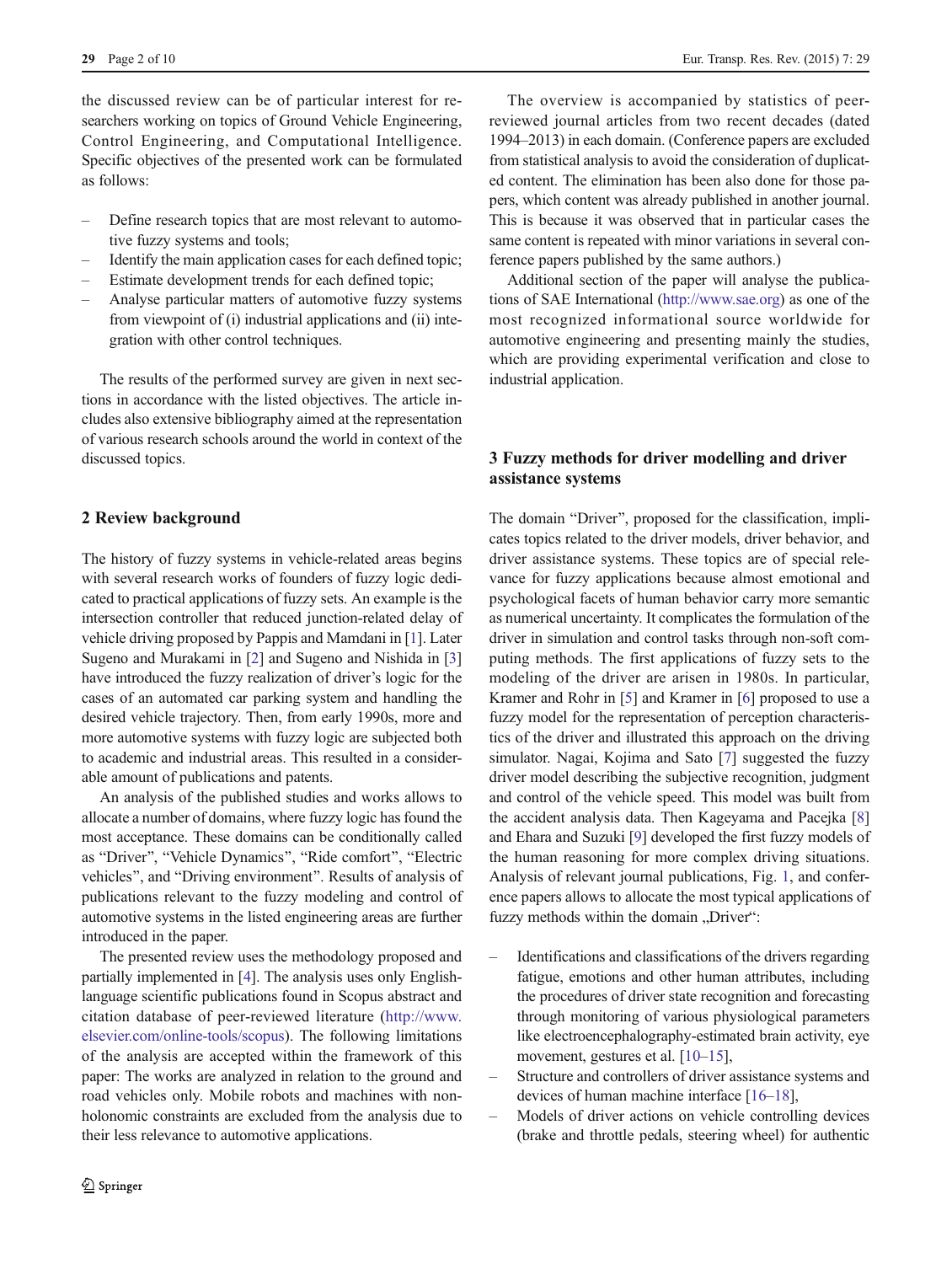<span id="page-2-0"></span>

Fig. 1 Number of journal publications related to fuzzy methods in domain "Driver" and cited in Scopus database

simulation of vehicle maneuvers on driving simulators; controllers of pedal and steering wheel robots [\[19](#page-6-0)–[22](#page-6-0)],

- Simulation of driver reasoning for controllers of (semi-) automated and unmanned ground vehicles [\[23](#page-6-0)–[25](#page-6-0)],
- Understanding of subjective evaluation of vehicle dynamics; driver feeling of vehicle dynamics parameters like velocity, road friction and other [\[26](#page-6-0)–[29](#page-7-0)],
- Advisory functions of human-machine interface systems supporting the driver in eco- and low-emission vehicle operation [[30](#page-7-0)–[32](#page-7-0)].

From practical viewpoint, the fuzzy logic gives valuable opportunity to develop controllers of human machine interface and driver assistance, which can be integrated with other automotive systems responsible for active safety control through the correction of vehicle dynamics by active chassis and powertrain subsystems. The controllers of these subsystems can also implement different fuzzy methods that will be discussed in next section.

# 4 Fuzzy methods for vehicle dynamics control and ride comfort

Within the framework of the presented review the domain "Vehicle Dynamics" relates to the systems controlling the lateral and longitudinal vehicle motion. The corresponding representatives are anti-lock braking (ABS) and traction control systems, torque vectoring, electronic stability control, electronic differentials et al. The systems responsible for the vertical dynamics of the vehicle are allocated to another domain "Ride Comfort" due to considerable amount of relevant publications. Statistics of journal papers for both mentioned domains is depicted in Figs. 2 and 3.

The first applications of fuzzy methods to the vehicle dynamics were related to the formalization of tire parameters, which are used in the brake and acceleration control. It can be explained with the fact that automotive tires have nonlinear characteristics of friction and slip, which cannot be measured by on-board sensors and require therefore real-time estimation with the help of



Fig. 2 Number of journal publications related to fuzzy methods in domain "Vehicle Dynamics" and cited in Scopus database

various numerical methods. Several early examples of fuzzy computing for tire parameters estimation are described in works of Stumpf, Arendt and Lux [\[33](#page-7-0)], and Madau, Yuan, Davis Jr. and Feldkamp [\[34](#page-7-0)]. Among vehicle dynamics control systems, ABS belongs to the classical examples of automotive control applications to verify and to define functional properties of different control methods, including fuzzy computing. In particular, Intel Corporation has proposed MCS 96 microcontroller family for the first fuzzy braking processors [\[35\]](#page-7-0). Later Siemens AG has applied fuzzy coprocessors C99A for brake-by-wire systems [\[36](#page-7-0)]. Progress in vehicle dynamics control (VDC) systems has given many opportunities for practical implementation of fuzzy logic. Whereas the first VDC systems have used only brakes and engine as actuators, the actual trend is to enable other chassis systems such as steering and suspension in an integrated control circuit. As a result, the domain "Vehicle Dynamics" includes a series of the research problems where fuzzy methods found use:

- Brake control including architecture and algorithms of anti-lock braking systems [\[37](#page-7-0)–[40](#page-7-0)]
- Vehicle traction control including solutions for engine control, electronic differentials, powertrain and driveline control in general [[41](#page-7-0)–[43](#page-7-0)],
- Control of lateral vehicle dynamics, in particular, in terms of yaw rate and vehicle sideslip control [\[44](#page-7-0)–[48\]](#page-7-0),



Fig. 3 Number of journal publications related to fuzzy methods in domain "Ride Comfort" and cited in Scopus database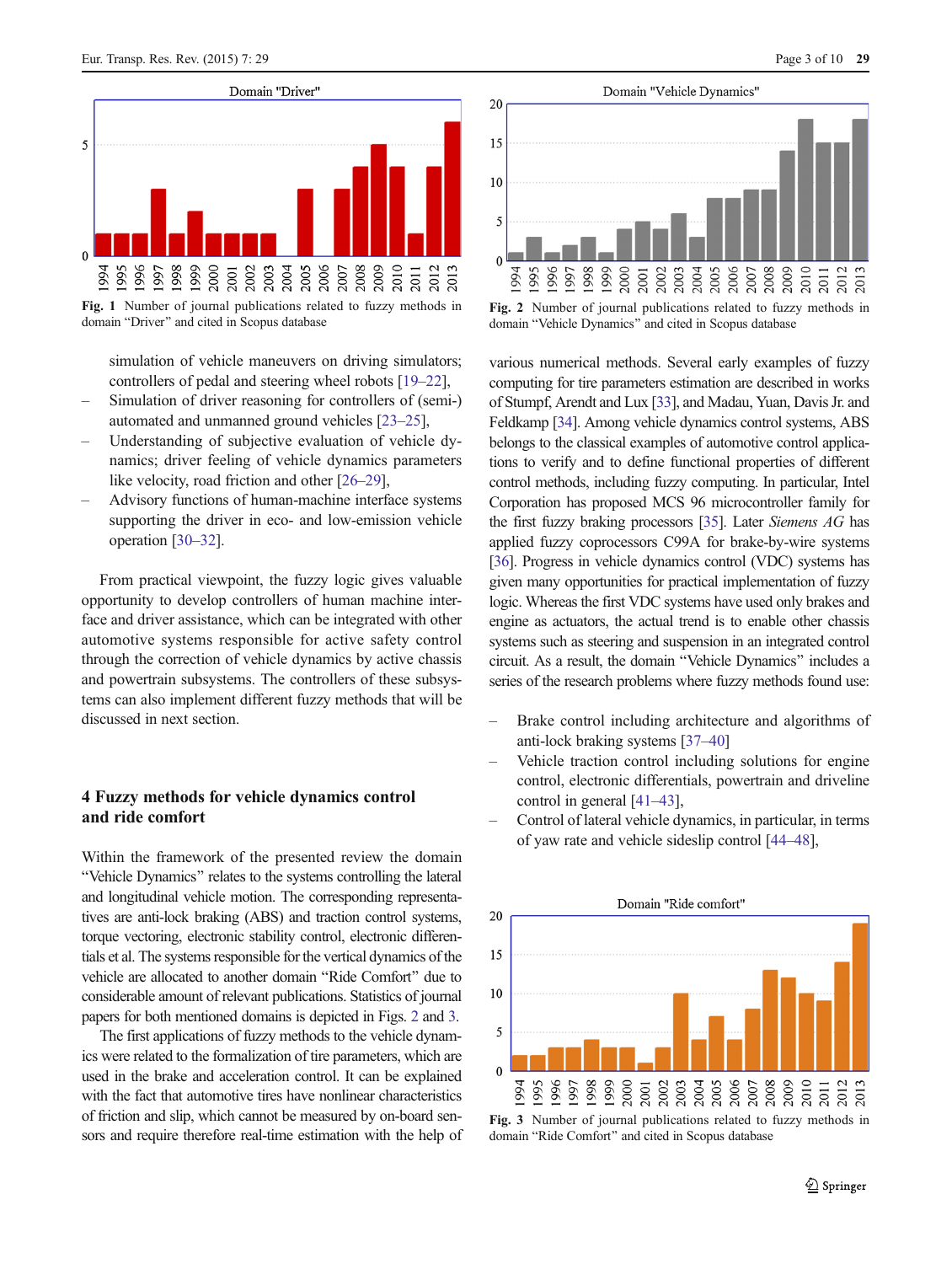- Steering control including solutions for electric power steering; active front and rear steering [\[49](#page-7-0)–[51\]](#page-7-0)
- Estimation of vehicle state (linear velocity, yaw rate, vehicle sideslip angle et al.) from the sensors and experimental data [\[52](#page-7-0)–[54\]](#page-7-0),
- Integrated sequential or parallel control on vehicle dynamics through independent subsystems (e.g. brakes, steering, suspension, driveline) [[55](#page-7-0)–[58](#page-7-0)],
- Identification and estimation of parameters of tire-road interaction [\[59](#page-7-0)–[63\]](#page-7-0).

It was found during the analysis of research literature that studies of semi-active and active suspension control take up a larger share comparing with publications in other of automotive systems based on fuzzy methods. The reason can be that the ride control systems are characterized by complex nonlinear oscillating behaviour influencing simultaneously several properties like comfort, handling, or NVH (noise, vibration, harshness). The use of soft computing methods can certainly simplify the control on these vehicle properties. The earliest variants of fuzzy architecture of active suspension controllers were proposed by Yester and McFall [[64](#page-7-0)], and Lin and Lu [\[65\]](#page-7-0). Then many other studies related to the fuzzy applications in the domain "Ride comfort" are arisen with the trend to continuous growth of research in this area. The main topics within the domain "Ride comfort" can be subjected as follows:

- Methods of objective evaluation and control of the vehicle ride comfort [\[66](#page-7-0)–[68\]](#page-7-0),
- Control algorithms of suspension actuators and shock absorbers with adaptation to environmental and operational conditions such as road roughness, vehicle dynamic variables and other [[69](#page-7-0)–[73](#page-8-0)]
- Special control strategies of electrorheological, magnetorheological, and electrical dampers and specific suspension elements [\[74](#page-8-0)–[77\]](#page-8-0).

It should be noted that in spite of numerous publications in the domain "Ride comfort", there are few reports about industrial variants of fuzzy suspension controllers. Overwhelming majority of analyzed investigations belongs to the fundamental or conceptual applied research.

Now many classes of ground vehicles require the mandatory installation of VDC systems. This fact can encourage more intensive investigations on fuzzy approaches in vehicle dynamics and ride control.

## 5 Fuzzy methods and vehicle—environment interaction

Both driver assistance and vehicle dynamics control systems, discussed in previous sections, can benefit from new

information and communication technologies allowing closer interaction of the vehicle with the driving environment. Impactful control solutions improving vehicle safety and energy efficiency are being proposed now with the help of various on-board and on-road sensors as well road infrastructure services. All these aspects including the technologies for (semi-)autonomous driving are subjected to the domain "Driving Environment", which has been also analysed in the presented study, Fig. 4. It should be mentioned that specific topics of traffic control and architecture of Intelligent Transport Systems are excluded from the review because they are related mainly to Transport Engineering, but not to Automotive Engineering.

The first research works relevant to fuzzy systems in the domain "Driving Environment" have investigated path planning algorithms for an autonomous vehicle supported by a navigation system or equipped with advanced set of sensors, which are able to percept external parameters like distance between the vehicles or to identify external objects. The studies of Hogle and Bonissone [[78](#page-8-0)] and Freisleben and Kunkelmann [\[79\]](#page-8-0) can be mentioned in this context. These and other topics are in scope of standing research interest from middle of 1990s and now the main subjects of fuzzy applications for the domain "Driving Environment" can be classified as follows:

- Adaptive cruise control for the vehicles controlled by the driver; road following control for automated driving; collision prevention systems [[80](#page-8-0)–[82](#page-8-0)],
- Processing sensor information; recognition of driving environment parameters; vehicle localization [\[83](#page-8-0)–[89\]](#page-8-0),
- Coordination of road vehicle platoon systems [\[90](#page-8-0)–[92\]](#page-8-0),
- Control architecture of autonomous vehicles [[93](#page-8-0)–[96](#page-8-0)];
- Specific problems of brake, traction and steering control systems of autonomous vehicles [\[97](#page-8-0)–[99\]](#page-8-0);
- Automated parking systems [[100](#page-8-0)–[102](#page-8-0)].

In accordance with the short- and long-term projection, the mass-produced cars with functions of autonomous driving



Fig. 4 Number of journal publications related to fuzzy methods in domain "Driving Environment" and cited in Scopus database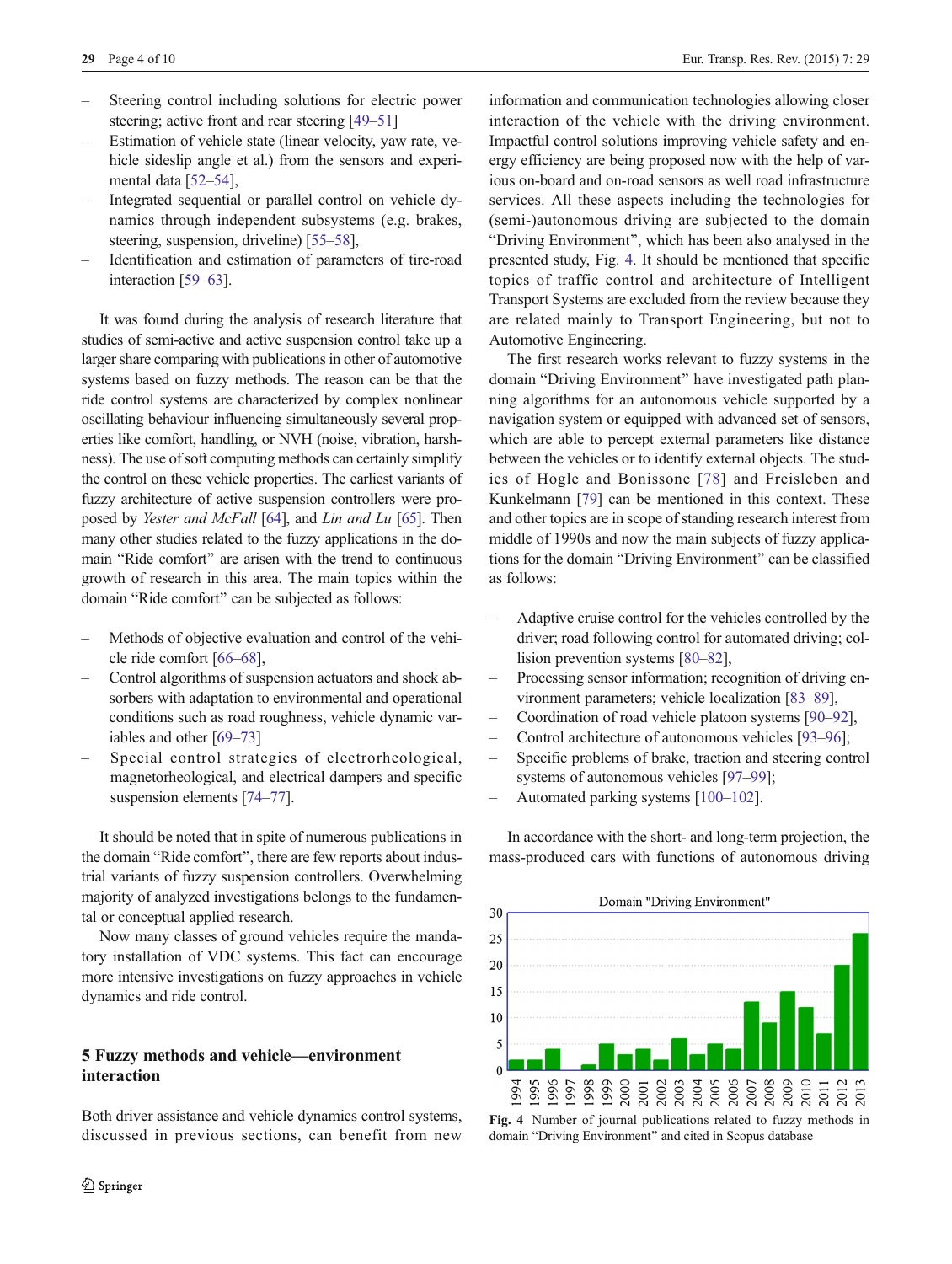will be stepwise introduced on the market in coming decade. This fact should stimulate more intensive research in various topics of the domain "Driving Environment".

#### 6 Fuzzy methods for electric vehicles

Hybrid electric vehicles, full electric vehicles, fuel cell electric vehicles are at the centre of permanent attention of researchers and developers of fuzzy systems. This tendency is growing now because of sweeping development of technologies for "Green Mobility", Fig. 5. Early studies have introduced fuzzy energy management (EM) of electric vehicles in general. In particular, Farrall and Jones in [[103](#page-8-0)] and Cerruto, Consoli, Raciti and Testa in [\[104](#page-8-0)] have proposed different fuzzy EM systems for hybrid vehicle, which were responsible for efficient powertrain control. Then, comparing with other automotive applications, fuzzy methods found many-sided use in the domain "Electric vehicles". An analysis of relevant research works allows to mention the following applicative areas for fuzzy methods:

- Global energy management of electric vehicles; hybrid powertrain control of operational modes (internal combustion engine / electric motor) [\[105](#page-8-0)–[110](#page-8-0)];
- Traction control, anti-lock braking and regenerative braking control of electric vehicles [\[111](#page-8-0)–[113](#page-8-0)];
- Internal controllers of electric motors, starters, inverters; electric propulsion controllers [\[114](#page-9-0)–[116\]](#page-9-0);
- Forecast and optimization of driving range [\[117,](#page-9-0) [118](#page-9-0)];
- Estimation of battery performance and algorithms for battery charging [\[119](#page-9-0)–[121](#page-9-0)].

A number of other aspects like interaction of electric vehicles with the road and urban infrastructure are among further promising fuzzy applications in this research area.



Fig. 5 Number of journal publications related to fuzzy methods in domain "Electric Vehicles" and cited in Scopus database

#### 7 Fuzzy methods for miscellaneous applications

In addition to previously introduced domains, various unclassified or rarely studied examples of automotive fuzzy systems are also presented in analyzed research publications.

In particular, the most interesting variants cover the following topics: Transmission control including gear shifting algorithms and clutch control [\[122](#page-9-0)], Systems for diagnosing different vehicle systems and elements [\[123](#page-9-0)–[125](#page-9-0)], Methods for the assessment of passive safety [\[126](#page-9-0), [127\]](#page-9-0), Thermal and NVH comfort control systems [\[128](#page-9-0), [129\]](#page-9-0), Vehicle body design [\[130](#page-9-0)], etc. Figure 6 shows the statistics of relevant journal publications. Hence, fuzzy methods can be considered as well-established research tools in different aspects of automotive engineering.

#### 8 Fuzzy methods in applied and industrial research

One of the interesting results of the analysis is that a serious gap still persists between pure research and industrial applications of fuzzy methods in automotive engineering. To support this statement, Fig. [7](#page-5-0) displays statistics of publications related to industrial or readyto-installation specimens of road vehicle systems with fuzzy controllers or fuzzy models embedded into the processing units. This selection reflects the analysis of technical papers published by SAE International as one of the most recognized information sources worldwide for automotive engineering. The preliminary search has found only few publications every year with information about application of fuzzy methods in automotive area. The deep analysis detected neither the clear-cut growth of fuzzy applications nor their regularity in individual domains. The reason for the available gap between theoretical studies and industrial systems can be explained by the fact that most of traditional automotive control systems have well-established variants of system architecture and corresponding real-time functional



Fig. 6 Number of journal publications related to fuzzy methods for miscellaneous automotive applications and cited in Scopus database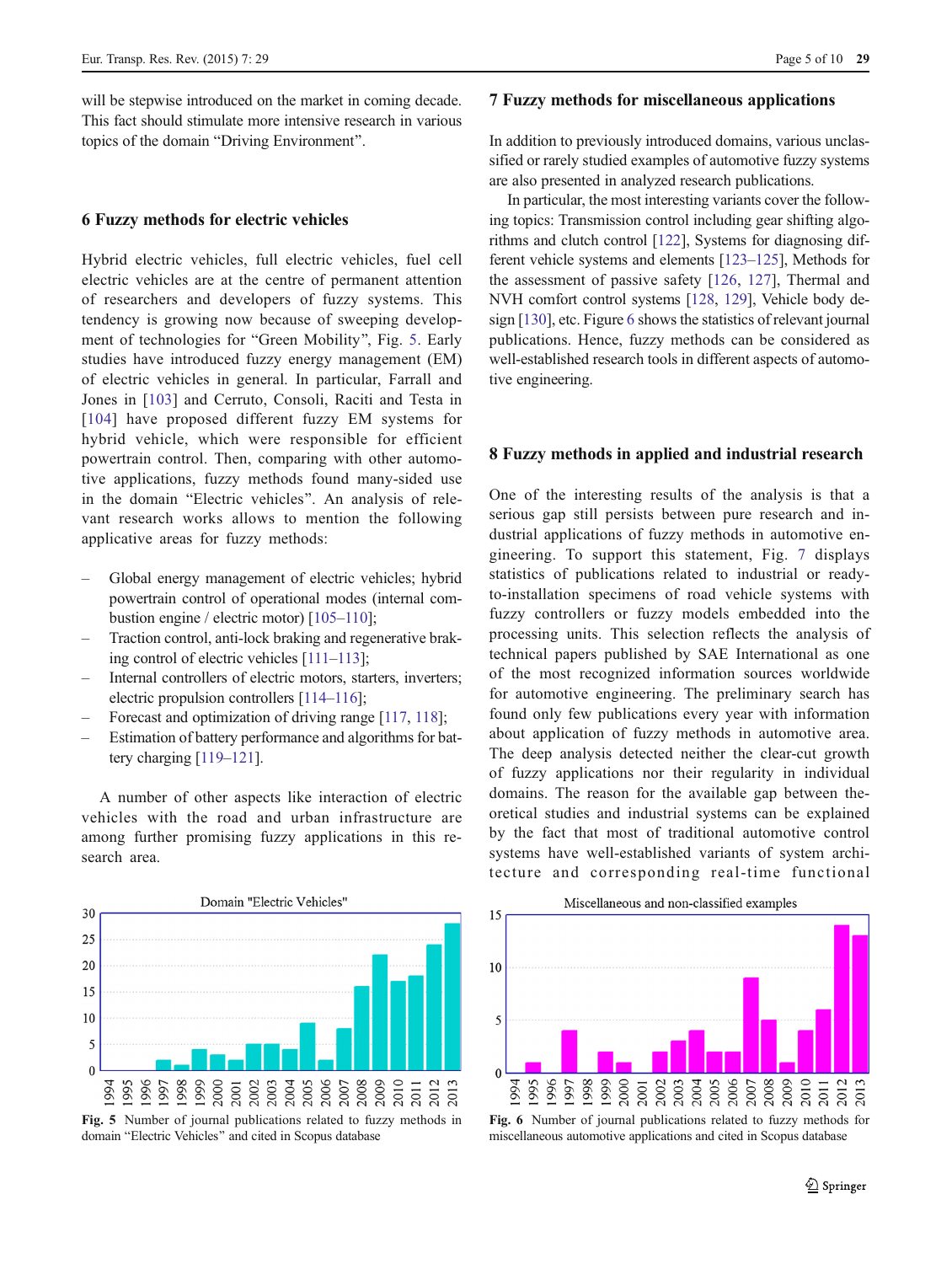<span id="page-5-0"></span>



1994 1995 1996 1997 1998 1999 2000 2001 2002 2003 2004 2005 2006 2007 2008 2009 2010 2011 2012 201

realizations, which are most often based on rule-based, nonlinear, optimal and other control approaches that are not directly related to computational intelligence methods. Therefore, until recently the progress in the vehicle control systems has been related first of all to the implementation of more powerful and efficient hardware accompanied with cautious modification of software part. However an increased demand for on-board systems, communicating with the driver and performing adaptation and learning in accordance with human behaviour, shows certain limitations in traditional, non-soft computing control techniques.

Nevertheless, it should be noted that some applicative areas for fuzzy methods are especially most commonly addressed in published industrial research studies. This is particularly true for on-board systems like the cruise control, lane change assistant et al., which require identification of the driver behaviour. The research of Ford Motor on the driver characterization for the car following [[131](#page-9-0), [132](#page-9-0)] and for the vehicle destination prediction [\[133\]](#page-9-0) can be mentioned in this regard. A reasonable applicability of fuzzy methods to this topic has been also demonstrated in studies with the participation of Centro Richerce Fiat for the driver distraction modelling [[134\]](#page-9-0). Other work [\[135\]](#page-9-0), performed under coordination of researchers from Renault, has indicated an efficient implementation of fuzzy sets and fuzzy space windowing for the psychophysiological characterization of drivers within the context of the car following.

An analysis of industrial white papers and analytical publications indicates trends to further consistent growth of intelligent automotive systems with the logic based on fuzzy methods [\[136](#page-9-0)]. This statement can be also confirmed with numerous industrial patents for fuzzy algorithms and controllers, claimed by automotive OEMs and suppliers. It allows to expect that the mentioned gap between pure research and industrial applications should be overcome in near future.

# 9 About compatibility of fuzzy methods in automotive engineering

Eventual barriers for more intensive dissemination of fuzzy methods in automotive engineering can be removed through their integration with other analytical and numerical methods. In particular, such integration can improve robustness and adaptivity of controllers with simultaneous keeping of straightforward formalization of control tasks. The fact that fuzzy logic remains one of the most inviting approaches in basic and applied sciences it can be supported by the important indicator of high compatibility of fuzzy methods with other computing and control techniques. The analyzed research publications offer many examples of integration of fuzzy sets and fuzzy logic that are summarized in Table 1.

#### 10 Conclusions

Analysis of research literature, especially results of published experimental works, demonstrates that fuzzy methods have solid background and good prospects for the implementation

Table 1 Examples of methods used in automotive applications

| Conventional fuzzy methods                                                                                                                                                                                                                                                | Methods / tools integrated<br>with fuzzy technique                                                                                                                                                                                                                                           |
|---------------------------------------------------------------------------------------------------------------------------------------------------------------------------------------------------------------------------------------------------------------------------|----------------------------------------------------------------------------------------------------------------------------------------------------------------------------------------------------------------------------------------------------------------------------------------------|
| Takagi-Sugeno fuzzy model [137]<br>Fuzzy linear regression [9]<br>Fuzzy preview control [138]<br>Model reference adaptive fuzzy<br>control $[44]$<br>Neuro-fuzzy method [123]<br>Hierarchical fuzzy integral [24]<br>Fuzzy clustering [139]<br>Type-II fuzzy system [140] | Sliding mode control [141]<br>Grey predictor $[142]$<br>PI and PID control [91, 143]<br>Genetic algorithm [71, 144]<br>Optimization gradient method [145]<br>Multi-objective optimization [108]<br>Variable structure control [146]<br>Reinforcement learning [94]<br>Bayesian methods [147] |
|                                                                                                                                                                                                                                                                           |                                                                                                                                                                                                                                                                                              |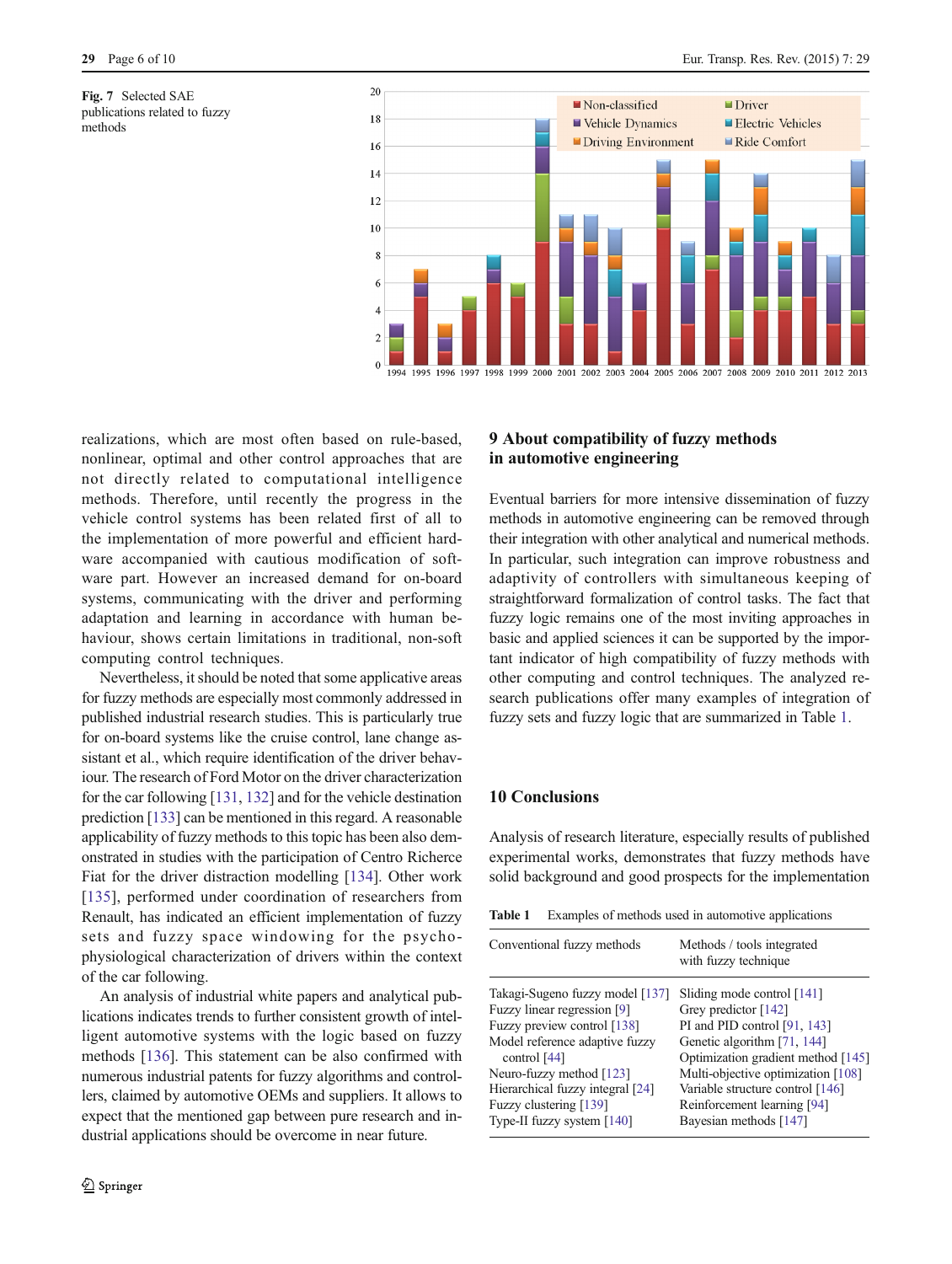<span id="page-6-0"></span>in automotive engineering applications. The following positions can be especially mentioned in this context:

- For the selected topics each—Driver, Vehicle Dynamics Control, Electric Vehicles, Driving Environment—the analysis has discovered a series of fuzzy application cases of different nature that points to good versatile and flexible feasibility of fuzzy methods for automotive engineering tasks;
- Relevant publication statistics indicates continuous growth of fuzzy-related research activities in the selected topics each;
- Despite the currently available gap between theoretical research and industrial implementations, a strong demand in automotive systems with intelligent functions and involving more intuitive interaction with the driver and environment will stimulate a more wide adoption of fuzzy tools and systems on serial vehicles.

The most feasible breakthrough in further development of fuzzy systems and tools for automotive engineering applications can be expected from two kinds of "fusion". From theoretical side, the fusion of fuzzy methods with other methods of soft computing or nonlinear control opens very promising prospects. From technological side, the fusion of many vehicle controllers and estimators on common fuzzy basis can get over numerical and linguistic uncertainties accompanying complex processes of vehicle dynamics and vehicle-driverenvironment interaction. These trends would encourage the researchers and engineers in seeking for novel applicative fuzzy solutions in automotive engineering.

Open Access This article is distributed under the terms of the Creative Commons Attribution 4.0 International License (http:// creativecommons.org/licenses/by/4.0/), which permits unrestricted use, distribution, and reproduction in any medium, provided you give appropriate credit to the original author(s) and the source, provide a link to the Creative Commons license, and indicate if changes were made.

#### **References**

- 1. Pappis CP, Mamdani EH (1977) A fuzzy logic controller for a traffic junction. IEEE Trans Syst Man Cybernet SMC-7(10): 707–717
- 2. Sugeno M, Murakami K (1984) Fuzzy parking control of model car, Proc. IEEE Conf Decis Control, pp. 902–903
- 3. Sugeno M, Nishida M (1985) Fuzzy control of model car. Fuzzy Sets Syst 16:103–113
- 4. Ivanov V (2001) Fuzzy methods in ground vehicle engineering : state-of-the-art and advanced applications, in Proc. 8th International Conference on Structural Dynamics, EURODYN 2011, Leuven, Belgium, paper MS19-270
- 5. Kramer U, Rohr G (1982) A model of driver behaviour. Ergonomics 25(10):891–907
- 6. Kramer U (1985) On the application of fuzzy sets to the analysis of the system driver-vehicle-environment. Automatica 21(1):101–107
- 7. Nagai M, Kojima Y, Sato H (1987) Driver's decision and control process during right-turning at intersections (application of fuzzy linguistic model for accident analysis), SAE Technical Papers Series, paper no. 871250
- 8. Kageyama I, Pacejka HB (1991) On a new driver model with fuzzy control. Veh Syst Dyn 20(suppl 1):314–324
- 9. Ehara N, Suzuki K (1991) Estimation of human reasoning state in machine operation using fuzzy linear regression. Trans Jpn Soc Mech Eng Part C 57:3907–3912
- 10. Lin C-T, Tsai S-F, Ko L-W (2013) EEG-based learning system for online motion sickness level estimation in a dynamic vehicle environment. IEEE Trans Neural Netw Learn Syst 24(10):1689– 1700, art. no. 6587600
- 11. Kuhn K-P, Heidinger A (1997) On-line driver type classification. Int J Veh Des 18(6):616–625
- 12. Lee D, Donnell ET (2007) Analysis of nighttime driver behavior and pavement marking effects using fuzzy inference system. J Comput Civ Eng 21(3):200–210
- 13. Wu J-D, Chen T-R (2008) Development of a drowsiness warning system based on the fuzzy logic images analysis. Expert Syst Appl 34(2):1556–1561
- 14. Boyraz P, Acar M, Kerr D (2008) Multi-sensor driver drowsiness monitoring. Proc IMechE Part D J Automob Eng 222(11):1857–1878
- 15. Wahab A, Quek C, Tan CK, Takeda K (2009) Driving profile modeling and recognition based on soft computing approach. IEEE Trans Neural Netw 20(4):563–582
- 16. Maeda M (1995) Fuzzy drive expert system for an automobile. Inf Sci Appl 4(1):29–48
- 17. Willumeit H-P (1997) Driver models: how to avoid critical yaw movements of vehicles. Int J Veh Des 18(6):652–667
- 18. Nigro J-M, Loriette-Rougegrez S, Rombaut M (2002) Driving situation recognition with uncertainty management and rulebased systems. Eng Appl Artif Intell 15(3–4):217–228
- 19. Hong C-W, Shio T-W (1996) Fuzzy control strategy design for an autopilot on automobile chassis dynamometer test stands. Mechatronics 6(5):537–555
- 20. Hong C-W (1997) Tuning the fuzzy control autopilot strategy for driving pattern simulation of road vehicles. Int J Veh Des 18(1):35–52
- 21. Lee MC, Park MK, Yoo WS, Son K, Han MC (2003) Sliding mode control of real-time PNU vehicle driving simulator and its performance eveluation. JSME Int J Ser C Mech Syst Mach Elem Manuf 46(2):557–564
- 22. Takahashi H, Ukishima D, Kawamoto K, Hirota K (2007) A study on predicting hazard factors for safe driving. IEEE0 Trans Ind Electron 54(2):781–789
- 23. Matthews ND, An PE, Roberts JM, Harris CJ (1998) A neurofuzzy approach to future intelligent driver support systems. Proc IMechE Part D J Automob Eng 212(1):43–58
- 24. Takahashi H, Kuroda K (1999) Intelligent vehicle control considering driver's visual perception, Proc. IEEE Conference on Intelligent Transportation Systems, pp. 252–257
- 25. Chen G, Zhang W-G, Zhang X-N (2013) Fuzzy neural control for unmanned robot applied to automotive test. Ind Robot 40(5):450– 461, art. no. 17094477
- 26. Laurence P, Basset M, Coutant P, Gissinger G (2000) Lateral vehicle behaviour: comparison of subjective/objective assessment using the Choquet integral. Veh Syst Dyn 34(5):357–379
- 27. Ma X, Andréasson I (2007) Statistical analysis of driver behavior data in different regimes of the car-following stage. Transportation Research Record, no. 2018, pp. 87–96
- 28. Moridpour S, Rose G, Sarvi M (2009) Modelling the heavy vehicle drivers' lane changing decision under heavy traffic conditions. Road Transp Res 18(4):49–57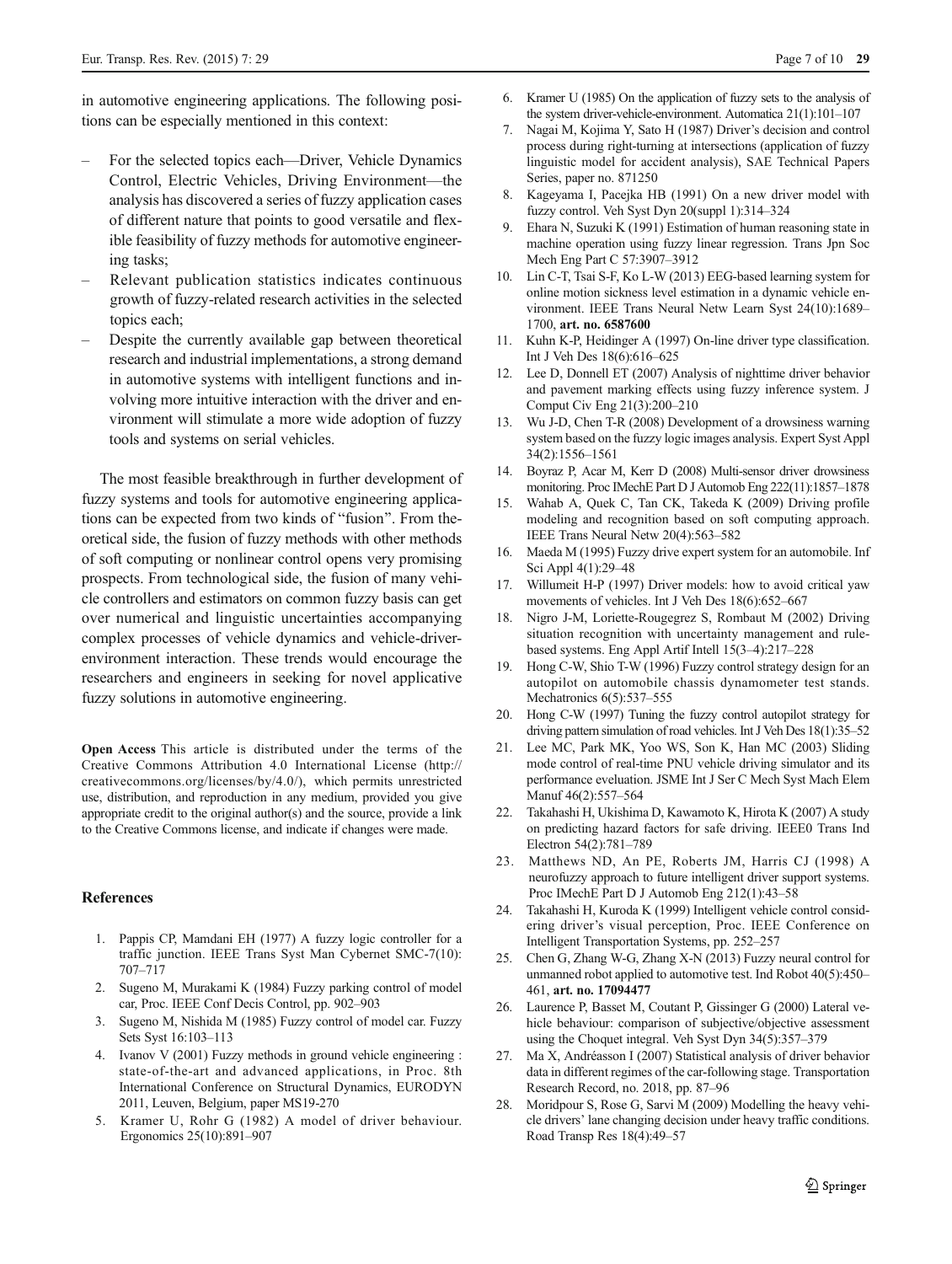- <span id="page-7-0"></span>29. Hurwitz DS, Wang H, Knodler MA Jr, Ni D, Moore D (2012) Fuzzy sets to describe driver behavior in the dilemma zone of high-speed signalized intersections. Transport Res F: Traffic Psychol Behav 15(2):132–143
- 30. Vangi D, Virga A (2003) Evaluation of energy-saving driving styles for bus drivers. Proc IMechE Part D J Automob Eng 217(4):299–305
- 31. Syed FU, Filev D, Ying H (2007) Fuzzy rule-based driver advisory system for fuel economy improvement in a hybrid electric vehicle, Proc. of Annual Conference of the NAFIPS, no. 4271056, pp. 178–183
- 32. Luu HT, Nouvelière L, Mammar S (2010) Ecological and safe driving assistance system: Design and strategy, Proc. of IEEE Intelligent Vehicles Symposium, no. 5548012, pp. 129–134
- 33. Stumpf H, Arendt G, Lux F (1988) Linking evaluation of subjective handling tests on the road with objectively measured data by using fuzzy-set-theory, SAE Technical Papers Series, paper no. 885006
- 34. Madau DP, Yuan F, Davis Jr LI, Feldkamp LA (1993) Fuzzy logic anti-lock brake system for a limited range coefficient of friction surface, 1993 I.E. International Conference on Fuzzy Systems, pp. 883–888
- 35. Gullett C, Elting D, Kowalczyk R, Fennich M, Hellenthal B (1995) Intel fuzzy logic tool simplifies ABS design, Intel Corporation Application Note, No. 272595–001, pp. 1–8
- 36. Eichfeld H, Mertens A, Brandmeier T, Waidelich F, Graumann R, Schwab M (1998) Applications of SAE 81C99x fuzzy coprocessors. Proc IEEE Int Conf Fuzzy Syst 1:19–24
- 37. Mauer GF (1995) Fuzzy logic controller for an ABS braking system. IEEE Trans Fuzzy Syst 3(4):381–388
- 38. Chen F-W, Liao T-L (2000) Nonlinear linearization controller and genetic algorithm-based fuzzy logic controller for ABS systems and their comparison. Int J Veh Des 24(4):334–349
- 39. Kim S, Kim H, Sung Y-G (2001) Electronic control of braking force distribution for vehicles using a direct adaptive fuzzy controller. KSME Int J 15(1):66–80
- 40. Kuti I (2004) An adaptive fuzzy control to antilock non-straight line braking using three dimensional (finite element) vehicle model. Int J Veh Des 34(4):327–339
- 41. Klaus K, Hasemann M (1995) An embedded fuzzy anti-slippage system for heavy duty off road vehicles. Inf Sci Appl 4(1):1–27
- 42. Hiller M, Schmitz T, Schuster C (1996) Design of a fuzzy traction control system using spatial vehicle dynamics simulation. Heavy Veh Syst 3(1–2):240–248
- 43. Trebi-Ollennu A, Dolan JM, Khosla PK (2001) Adaptive fuzzy throttle control for an all-terrain vehicle. Proc IMechE Part I J Syst Control Eng 215(3):189–198
- 44. Hessburg T, Tomizuka M (1995) An adaptation method for fuzzy logic controllers in lateral vehicle guidance. Mechatronics 5(8): 873–898
- 45. Boada BK, Boada MJL, Díaz V (2005) Fuzzy-logic applied to yaw moment control for vehicle stability. Veh Syst Dyn 43(10): 753–770
- 46. Chadli M, El Hajjaji A, Oudghiri M (2008) Robust output fuzzy control for vehicle lateral dynamic stability improvement. Int J Model Identif Control 3(3):247–257
- 47. Du H, Zhang N, Smith W (2009) Robust yaw moment control for vehicle handling and stability. SAE Int J Passenger Cars Mech Syst 2(1):772–779
- 48. Ivanov V, Shyrokau B, Augsburg K, Gramstat S (2010) Advancement of vehicle dynamics control with monitoring the tire rolling environment. SAE Int J Passenger Cars Mech Syst 3(1):199–216
- 49. Szosland A (2000) Fuzzy logic approach to four-wheel steering of motor vehicle. Int J Veh Des 24(4):350–359
- 50. Huh K, Kim J (2001) Active steering control based on the estimated tire forces. J Dyn Syst Meas Control Trans ASME 123(3): 505–511
- 51. Jalali K, Uchida T, McPhee J, Lambert S (2013) Development of an advanced fuzzy active steering controller and a novel method to tune the fuzzy controller. SAE Int J Passenger Cars Electron Electr Syst 6(1):241–254
- 52. Basset M, Zimmer C, Gissinger GL (1997) Fuzzy approach to the real time longitudinal velocity estimation of a FWD car in critical situations. Veh Syst Dyn 27(5–6):477–489
- 53. Hwang JK, Song CK (2005) Fuzzy estimation of vehicle speed using an accelerometer and wheel sensors. Int J Automot Technol 6(4):359–365
- 54. Cheli F, Sabbioni E, Pesce M, Melzi S (2007) A methodology for vehicle sideslip angle identification: comparison with experimental data. Veh Syst Dyn 45(6):549–563
- 55. Zeyada YF, Elbeheiry EM, Elarabi ME (2000) Fault diagnosis and μ-estimation for integrated chassis control of vehicles in emergency maneuvers. J Eng Appl Sci 47(4):665–681
- 56. Yoshimura T, Emoto Y (2003) Steering and suspension system of a full car model using fuzzy reasoning and disturbance observers. Int J Veh Auton Syst 1(3–4):363–386
- 57. March C, Shim T (2007) Integrated control of suspension and front steering to enhance vehicle handling. Proc IMechE Part D J Automob Eng 221(4):377–391
- 58. Song J (2012) Integrated control of brake pressure and rear-wheel steering to improve lateral stability with fuzzy logic. Int J Automot Technol 13(4):563–570
- Ergun M (2007) Estimation of friction coefficient of asphalt concrete road surfaces using the fuzzy logic approach. Can J Civ Eng 34(9):1110–1118
- 60. Shyrokau BN, Ivanov VG (2008) Alterable fuzzy sets in automotive control applications. Int J Model Identif Control 3(3):305–317
- 61. Li L, Song J, Li H-Z, Shan D-S, Kong L, Yang CC (2009) Comprehensive prediction method of road friction for vehicle dynamics control. Proc IMechE Part D J Automob Eng 223(8):987–1002
- 62. Ivanov V, Shyrokau B, Augsburg K, Algin V (2010) Fuzzy evaluation of tyre-surface interaction parameters. J Terrramech 47(2): 113–130
- 63. Ivanov V (2011) Fuzzy architecture of systems with alterable information: case study for tyre–ground friction estimators. Int J Reliab Saf 5(3/4):398–419
- 64. Yester JL, McFall RH (1992) Fuzzy logic controller for active suspension. Proc Soc Automot Eng P-260:259–270
- Lin Y-J, Lu Y-Q (1993) Toward better ride performance of vehicle suspension systems via intelligent control. Am Soc Mech Eng Dyn Syste Control Div (Publ) DSC 48:105–112
- 66. Jianghong Z, Long T (1994) An evaluation of comfort of a bus seat. Appl Ergon 25(6):386–392
- 67. Eslaminasab N, Biglarbegian M, Melek WW, Golnaraghi MF (2007) A neural network based fuzzy control approach to improve ride comfort and road handling of heavy vehicles using semiactive dampers. Int J Heavy Veh Syst 14(2):135–157
- 68. Suzuki T, Takahashi M (2010) Robust active suspension control for vibration reduction of passenger's body. Trans JSME Part C 76(762):380–387
- 69. Cherry AS, Jones RP (1995) Fuzzy logic control of an automotive suspension system. IEE Proc Control Theory Appl 142(2):149–160
- 70. Yoshimura T, Isari Y, Li Q, Hino J (1997) Active suspension of motor coaches using skyhook damper and fuzzy logic control. Control Eng Pract 5(2):175–184
- 71. Caponetto R, Diamante O, Fargione G, Risitano A, Tringali D (2003) A soft computing approach to fuzzy sky-hook control of semiactive suspension. IEEE Trans Control Syst Technol 11(6): 786–798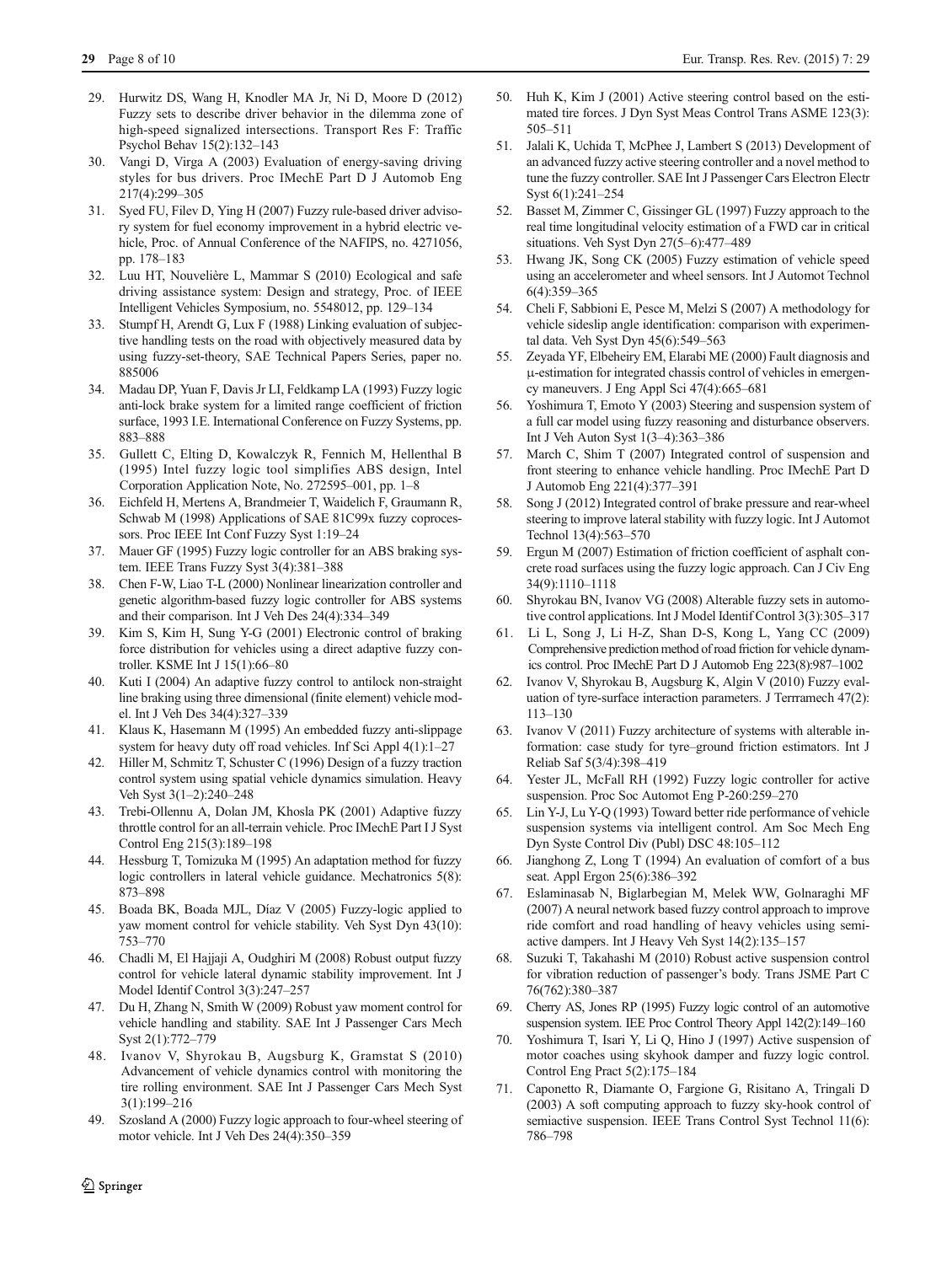- <span id="page-8-0"></span>72. Sie W-T, Lian R-J, Lin B-F (2006) Enhancing grey prediction fuzzy controller for active suspension systems. Veh Syst Dyn 44(5):407–430
- 73. Kaldas MMS, Çalişkan K, Henze R, Küçükay F (2013) Rule optimized fuzzy logic controller for full vehicle semi-active suspension. SAE Int J Passenger Cars Mech Syst 6(1):332–344
- 74. Choi S-B, Park D-W, Suh M-S (2002) Fuzzy sky-ground hook control of a tracked vehicle featuring semi-active electrorheological suspension units. J Dyn Syst Meas Control Trans ASME 124(1):150–157
- 75. Giuclea M, Sireteanu T, Stancioiu D, Stammers CW (2004) Model parameter identification for vehicle vibration control with magnetorheological dampers using computational intelligence methods. Proc IMechE Part I J Syst Control Eng 218(7):569–581
- 76. Zheng L, Li YN, Baz A (2009) Fuzzy-sliding mode control of a full car semi-active suspension systems with MR dampers. Smart Struct Syst 5(3):261–277
- 77. Lee S, Kim W-J (2010) Active suspension control with directdrive tubular linear brushless permanent-magnet motor. IEEE Trans Control Syst Technol 18(4):859–870, art. no. 5286231
- 78. Hogle RA, Bonissone PP (1994) Fuzzy algorithm for path selection in autonomous vehicle navigation. Proc IEEE Conf Decis Control:898–900
- 79. Freisleben B, Kunkelmann T (1993) Combining fuzzy logic and neural networks to control an autonomous vehicle, 1993 I.E. International Conference on Fuzzy Systems, pp. 321–326
- 80. Blöchl B, Tsinas L (1994) Automatic road following using fuzzy control. Control Eng Pract 2(2):305–311
- 81. Chakroborty P, Kikuchi S (1999) Evaluation of the general motors based car-following models and a proposed fuzzy inference model. Transp Res Part C Emerg Technol 7(4):209–235
- 82. Naranjo JE, González C, Reviejo J, García R, De Pedro T (2003) Adaptive fuzzy control for inter-vehicle gap keeping. IEEE Trans Intell Transp Syst 4(3):132–142
- 83. Qiao MS, Takeda H (1995) Learning algorithm of environmental recognition in driving vehicle. IEEE Trans Syst Man Cybernet 25(6):917–925
- Stover JA, Hall DL, Gibson RE (1996) A fuzzy-logic architecture for autonomous multisensor data fusion. IEEE Trans Ind Electron 43(3):403–410
- 85. Goebel KF, Agogino AM (2001) Sensor validation and fusion for automated vehicle control using fuzzy techniques. J Dyn Syst Meas Control Trans ASME 123(1):145–146
- 86. Rigatos G, Tzafestas S (2007) Extended Kalman filtering for fuzzy modelling and multi-sensor fusion. Math Comput Model Dyn Syst 13(3):251–266
- 87. Kim SY, Choi HC, Won WJ, Oh SY (2009) Driving environment assessment using fusion of in- and out-of-vehicle vision systems. Int J Automot Technol 10(1):103–113
- 88. Broggi A, Cerri P, Ghidoni S, Grisleri P, Jung HG (2009) A new approach to urban pedestrian detection for automatic braking. IEEE Trans Intell Transp Syst 10(4):594–605, art. no. 5290131
- 89. Filev DP, Kolmanovsky I (2012) Markov chain modeling and onboard identification for automotive vehicles. Lect Notes Control Inf Sci 418:111–128
- 90. Bauer M, Tomizuka M (1996) Fuzzy logic traction controllers and their effect on longitudinal vehicle platoon systems. Veh Syst Dyn 25(4):277–303
- 91. Lee GD, Kim SW, Yim YU, Jung JH, Oh SY, Kim BS (1999) Longitudinal and lateral control system development for a platoon of vehicles, IEEE Conference on Intelligent Transportation Systems, Proceedings, ITSC, pp. 605–610
- 92. Kim K, Kim J, Huh KS, Yi K, Cho D (2006) A real-time multivehicle simulator for longitudinal controller design. Veh Syst Dyn 44(5):369–386
- 93. Pasquier M, Quek C, Toh M (2001) Fuzzylot: a novel selforganising fuzzy-neural rule-based pilot system for automated vehicles. Neural Netw 14(8):1099–1112
- 94. Dai X, Li CK, Rad AB (2005) An approach to tune fuzzy controllers based on reinforcement learning for autonomous vehicle control. IEEE Trans Intell Transp Syst 6(3):285–293
- 95. Milanés V, Villagrá J, Pérez J, González C (2012) Low-speed longitudinal controllers for mass-produced cars: a comparative study. IEEE Trans Ind Electron 59(1):620–628, art. no. 5759771
- 96. Pérez J, Milanés V, Godoy J, Villagrá J, Onieva E (2013) Cooperative controllers for highways based on human experience. Expert Syst Appl 40(4):1024–1033
- 97. Kim HM, Dickerson J, Kosko B (1996) Fuzzy throttle and brake control for platoons of smart cars. Fuzzy Sets Syst 84(3):209–234
- 98. Naranjo JE, Reviejo J, González C, García R, De Pedro T (2004) A throttle and brake fuzzy controller: towards the automatic car. Lect Notes Comput Sci (Incl Subseries Lec Notes Artif Intell Lect Notes Bioinforma 2809:291–301
- 99. Naranjo JE, González C, García R, De Pedro T, Haber RE (2005) Power-steering control architecture for automatic driving. IEEE Trans Intell Transp Syst 6(4):406–415
- 100. Ryu Y-W, Oh S-Y, Kim S-Y (2008) Robust automatic parking without odometry using an evolutionary fuzzy logic controller. Int J Control Autom Syst 6(3):434–443
- 101. Chen C-Y, Feng H-M (2009) Hybrid intelligent vision-based carlike vehicle backing systems design. Expert Syst Appl 36(4): 7500–7509
- 102. Shiao Y, Yu C-J (2012) Automatic parking control for vehicles with stereo vision. Adv Sci Lett 8:49–54
- 103. Farrall SD, Jones RP (1993) Energy management in an automotive electric/heat engine hybrid powertrain using fuzzy decision making, Proc. 1993 International Symposium on Intelligent Control, pp. 463–468
- 104. Cerruto E, Consoli A, Raciti A, Testa A (1994) Fuzzy logic based efficiency improvement of an urban electric vehicle. IECON Proc (Ind Electron Conf 2:1304–1309
- 105. Vermeiren L, Guerra TM, Paganelli G (1997) Application of fuzzy set theory to electric car control. Cybern Syst 28(8):675–693
- 106. Baumann BM, Washington G, Glenn BC, Rizzoni G (2000) Mechatronic design and control of hybrid electric vehicles. IEEE/ASME Trans Mechatron 5(1):58–72
- 107. Schouten NJ, Salman MA, Kheir NA (2002) Fuzzy logic control for parallel hybrid vehicles. IEEE Trans Control Syst Technol 10(3):460–468
- 108. Ippolito L, Loia V, Siano P (2003) Extended fuzzy C-means and genetic algorithms to optimize power flow management in hybrid electric vehicles. Fuzzy Optim Decis Making 2(4):359–374
- 109. Ahn H-S, Lee NS, Moon CW, Jeong G-M (2007) Fuel economy improvement for fuel cell hybrid electric vehicles using fuzzy logic-based power distribution control. Int J Automot Technol 8(5):651–658
- 110. Solano Martínez J, Mulot J, Harel F, Hissel D, Péra M-C, John RI, Amiet M (2013) Experimental validation of a type-2 fuzzy logic controller for energy management in hybrid electrical vehicles. Eng Appl Artif Intell 26(7):1772–1779
- 111. Yoshimura T, Uchida H, Nasu H, Hino J, Ueno R (1997) Traction force control of an electric vehicle in 2WS-4WD mode using fuzzy reasoning. Int J Veh Des 18(5):442–454
- 112. Pusca R, Ait-Amirat Y, Berthon A, Kauffmann JM (2002) Fuzzy logic based control for electric vehicle with four separate traction drives. Proc IEEE Veh Technol Conf 4:2089–2097
- 113. Kim D-H, Kim J-M, Hwang S-H, Kim H-S (2007) Optimal brake torque distribution for a four-wheel-drive hybrid electric vehicle stability enhancement. Proc IMechE Part D J Automob Eng 221(11):1357–1366